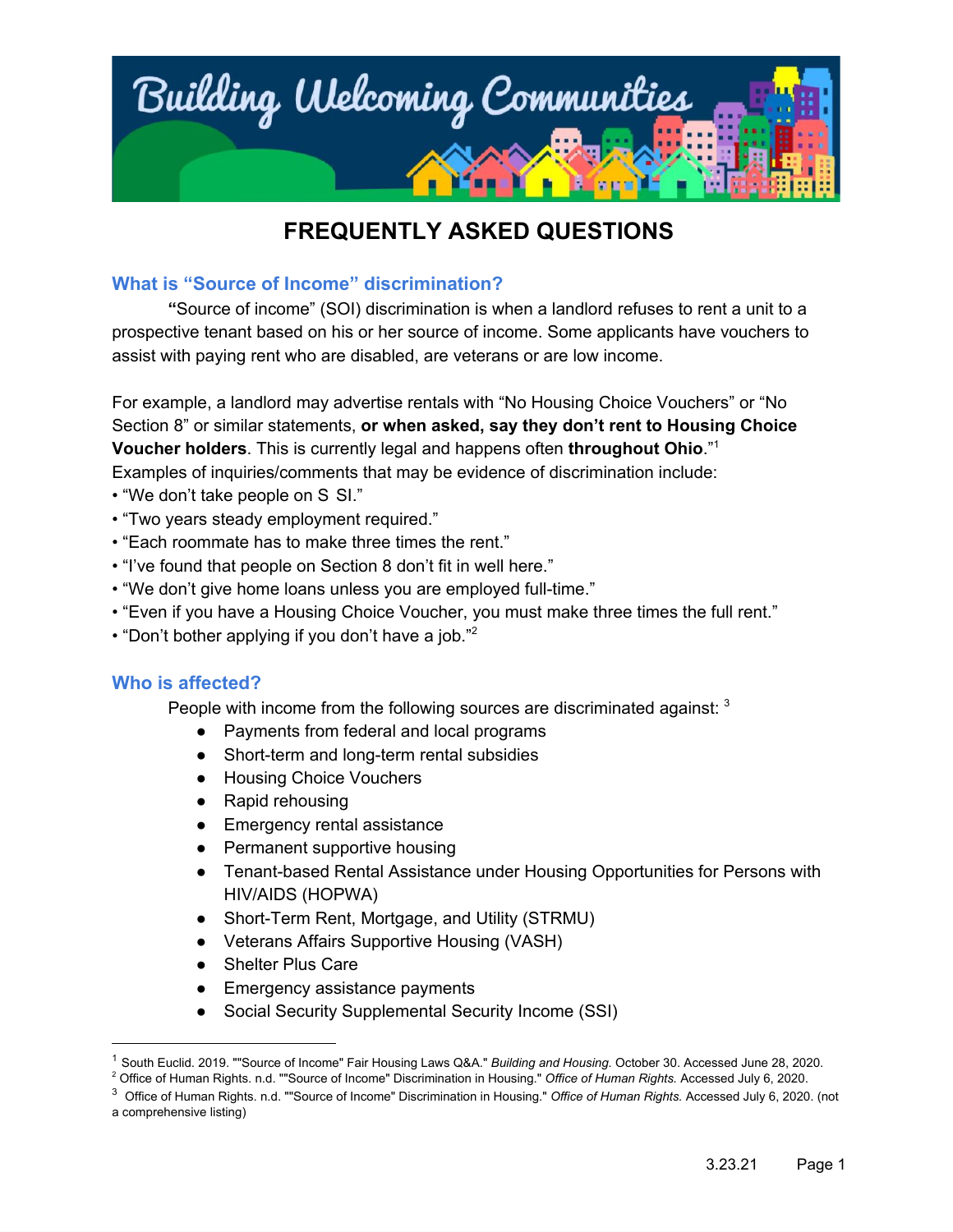

- Unemployment insurance payments
- Alimony
- Veteran's Benefits
- **Disability Benefits Payments**

### **What is the definition of source of income?**

Bexley City Council adopted its ordinance to protect people from discrimination based on their source of income on Sept. 22, 2020. Here is the definition it used:

Chapter 637.01 shall be amended to include the following definition: "Source of Income" means lawful income derived from wages, social security, supplemental security income, all forms of federal, state or local assistance payments or subsidies, including rent vouchers, child support, spousal support, and public assistance which can be verified and substantiated.

Westerville City Council adopted its ordinance on January 19, 2021. Here is the definition it used in amending Code Section 511.01:

"Source of Income" means a lawful financial resource or form of assistance which the recipient appropriately discloses, and which can be verified and substantiated as derived from wages, investments, trusts, child support, spousal support, grant or loan program, and all forms of federal, state, or local assistance payments, benefits, or subsidy programs including but not limited to vouchers for rent or housing, foster child assistance, public assistance, emergency rental assistance, veterans benefits, social security, supplemental security income or other retirement programs, or programs administered by any federal, state, or local government, or a nonprofit entity.

#### **Does current fair housing law reinforce racism?**

When landlords realize there is interest in an area, property values and rents go up making these areas less accessible to people of lower incomes. Well funded public resources (parks, schools, roads, transit, police, fire services, hospitals, etc.) are not evenly dispersed throughout all neighborhoods. Residents in high poverty areas tend to have lower levels of access to opportunity due to the absence of critical resources and disinvestment in their communities. African Americans are significantly more likely to live in areas of poverty and low opportunities than other groups.<sup>4</sup> African Americans comprise a large percentage of Housing Choice Voucher (HCV) participants and refusing to accept HCVs therefore discriminates against

<sup>4</sup> Lepley, Michael, and Lenore Mangiarelli. 2017. "Housing Voucher Discrimination and Race Discrimination in Cuyahoga County." *The Housing Center.* December. Accessed July 6, 2020.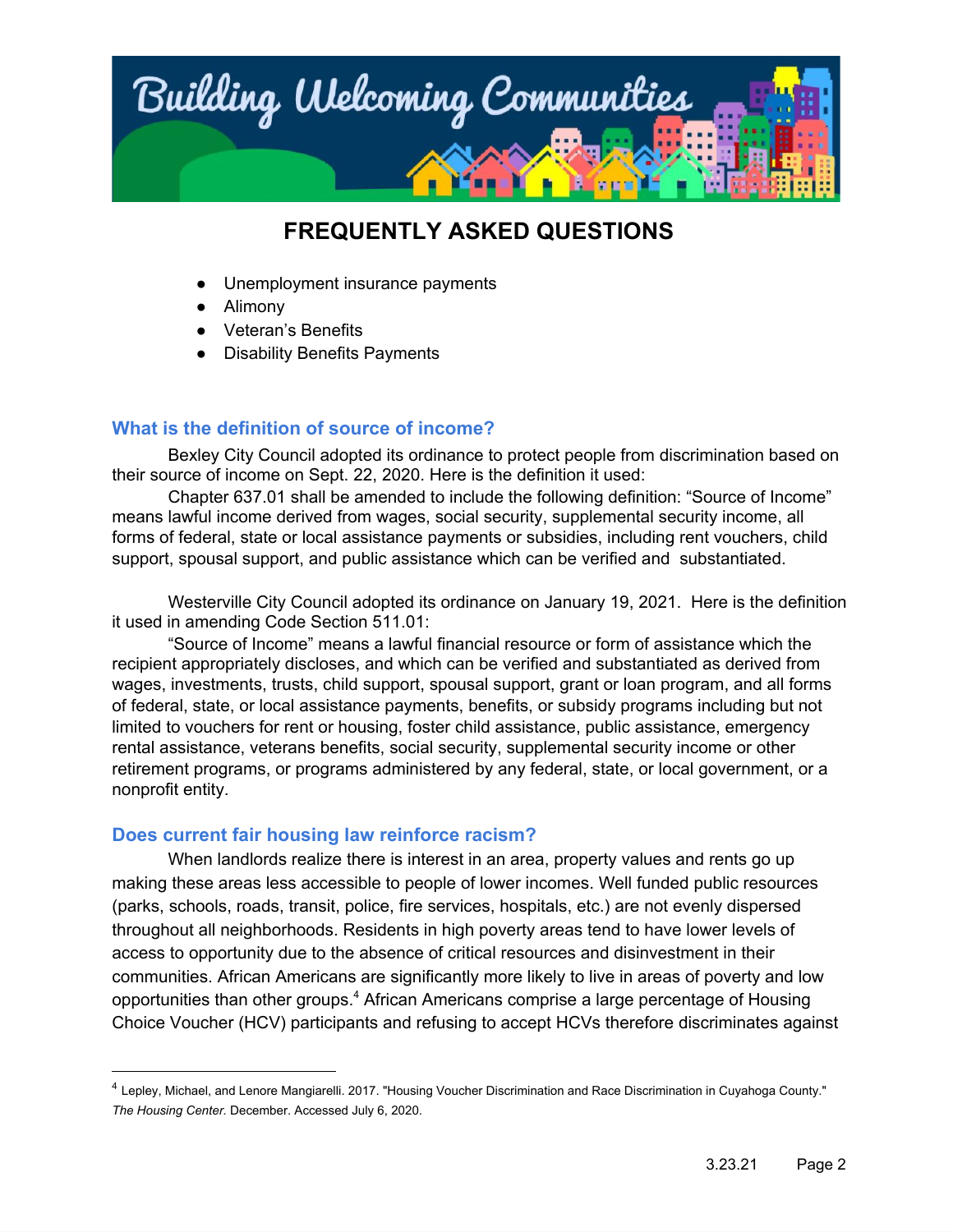

African Americans. HCVs allow participants to live in high-opportunity neighborhoods that they otherwise wouldn't be able to afford. 5

### **How does the community benefit from having people of diverse incomes and backgrounds?**

Affordable housing increases job accessibility for low and middle income populations and attracts a diverse labor force critical for industries that provide basic services for the community. This will lower the problem on homelessness within communities by reducing barriers to acquiring housing, enabling a better future for children and families that are able to move out of impoverished neighborhoods. $6$  Accepting vouchers creates more opportunities for creating affordable housing which is needed throughout the region.

There are significant benefits to children who have an opportunity to live in safe, higher resourced communities. Research shows that children who live in stable households in high opportunity neighborhoods for even a few years before reaching age 13 have improved long-term life outcomes including<sup>7</sup>:

- 31% higher incomes in early adulthood;
- 32% more likely to attend college;
- \$302,000 higher lifetime earnings;
- Girls are 26% less likely to be teen mothers; and
- Girls have a 70% lower risk of severe anxiety disorders.

### **How do we know that this ordinance will actually be effective at promoting more socio-economic diversity allowing greater access to housing when there are few affordable units for rent?**

Historically, HUD had used Fair Market Rent across the entire Metropolitan area to determine the value of vouchers. A few years ago, HUD began experimenting with basing the

<sup>&</sup>lt;sup>5</sup> 2018-2022 Impediments to Fair Housing Choice for Columbus and Franklin County, page 72, report prepared by Mosaic Community Planning, October 2018.

<sup>&</sup>lt;sup>6</sup> Bergman, Peter, Raj Chetty, Stefanie DeLuca, Nathaniel Hendren, Lawrence Katz, and Christopher Palmer. 2019. "Creating Moves to Opportunity: Experimental Evidence on Barriers to Neighborhood Choice." *Opportunity Insights.* August. Accessed July 6, 2020.

<sup>7</sup> Gautreaux I (1976-1998), Gautreaux II (2002-2005), Move to Opportunity (1994-1998); and Baltimore Housing Mobility Program (2003-present); Chetty, Raj, Nathaniel Hendren, and Lawrence Katz. 2016. "[The Effects of Exposure](https://scholar.harvard.edu/hendren/publications/effects-exposure-better-neighborhoods-children-new-evidence-moving-opportunity) [to Better Neighborhoods on Children: New Evidence from the Moving to Opportunity Project](https://scholar.harvard.edu/hendren/publications/effects-exposure-better-neighborhoods-children-new-evidence-moving-opportunity)." American Economic Review 106 (4)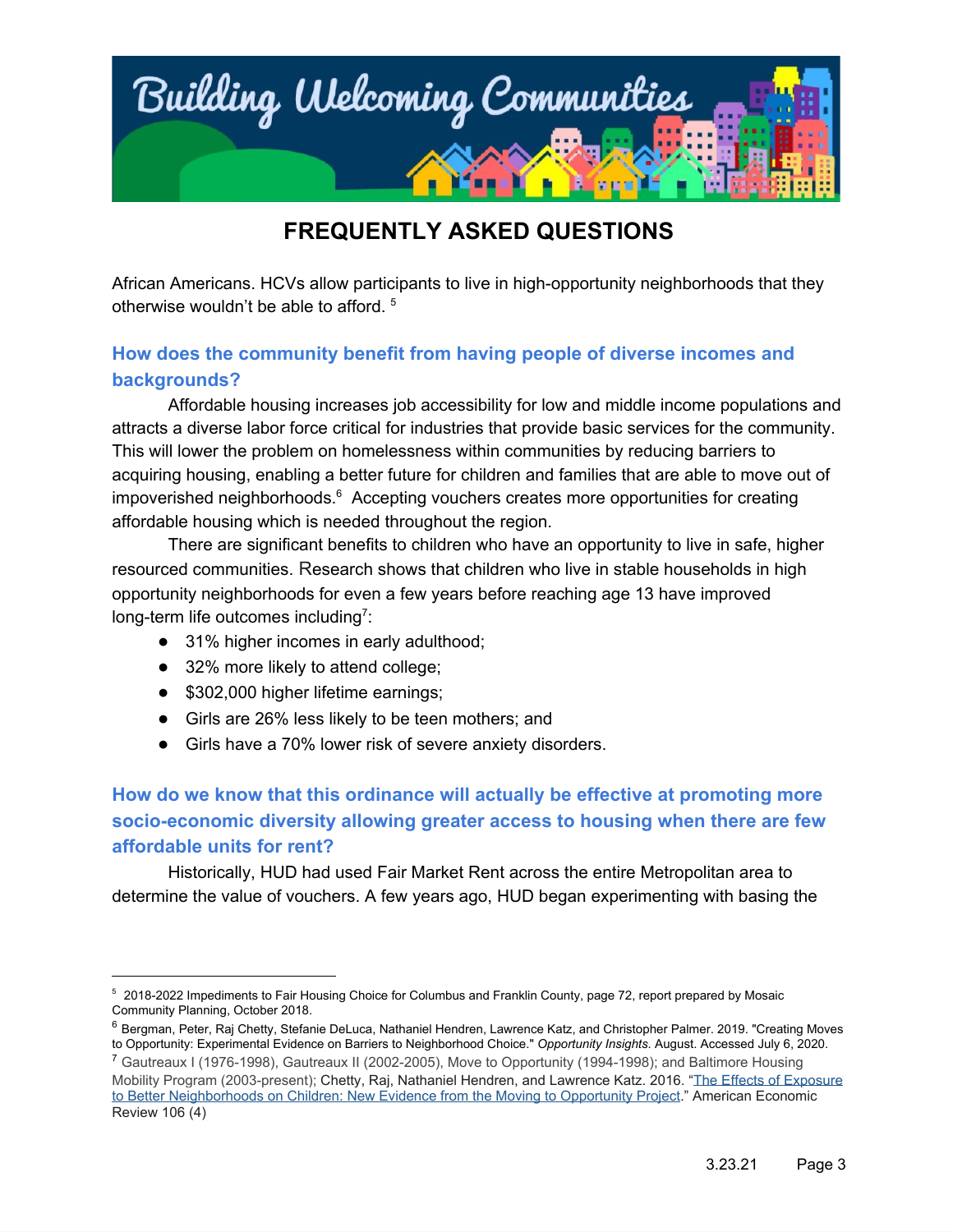

value of vouchers to rents in each ZIP code. This is currently in use in 24 metro areas across the US. HUD could expand this rule to additional metro areas in the future. $8$ 

If local incentives are provided to landlords or if additional rental support is provided to applicants, this ordinance would be more effective in promoting socio-economic diversity.

It may take time to see effective change in socio-economic diversity, but there are promises. Voucher holders are attracted to areas of high opportunity, and if they are able to find housing in these areas, then they will likely continue to stay in the same unit providing stability for themselves, their families, and the landlord.

A comprehensive study by the U.S. Department of Housing and Urban Development (HUD) showed that in cities with SOI protection, landlords were less likely to deny housing vouchers than in cities without SOI protection. In cities without SOI protections, voucher denial rates were exorbitant, topping 78%. But cities with these protections saw denials plummet, reaching as low as 15%.

#### **Why would a landlord not take vouchers?**

Even though rent payments through the Housing Choice Voucher (HCV) program and other federal voucher programs are backed through the federal government, some landlords are put off by the bureaucracy of the HCV program and other voucher programs. Currently, the programs require paperwork and routine housing inspections to check for health and safety issues, which may be a deterrent for landlords unless there is an incentive for landlords willing to participate.

There are also negative stereotypes and discrimination towards HCV holders and other voucher holders, which proves as a barrier to those in the voucher programs. These harmful stereotypes can make voucher holders seem like destructive problematic tenants, when in reality the HCV program actually incentivizes voucher holders to be upstanding tenants. Voucher holders have strong incentives to be good tenants as many have waited years to receive rental assistance, and they are aware that they could lose their subsidy if the unit is damaged, rent is not paid on time, or they are evicted for a similar reason. <sup>9</sup>

#### **Should cities or states adopt SOI legislation?**

Governments throughout the country are protecting their residents from discrimination. Source of income protections are now in place in dozens of jurisdictions across all levels of

<sup>8</sup> Office of Policy Development and Research. 2020. *Small Area Fair Market Rents.* Accessed July 6, 2020.

<sup>&</sup>lt;sup>9</sup> Wiltz, Teresa. 2018. Getting a Section 8 Voucher Is Hard. Finding a Landlord Willing to Accept It Is Harder. August 31. Accessed July 6, 2020.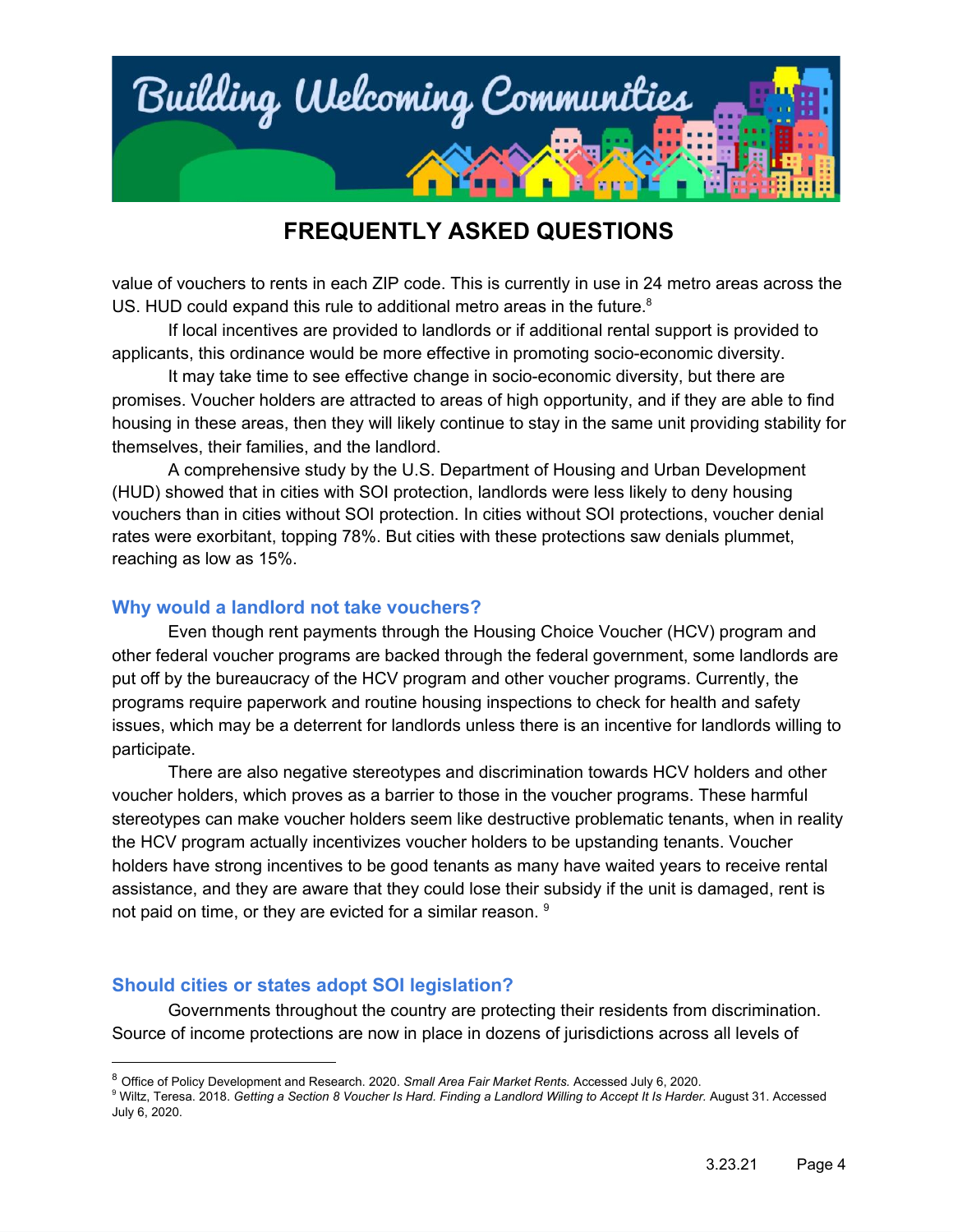

government. According to the Poverty and Race Research Action Council, almost 50% of voucher holders are now covered by SOI laws.<sup>10</sup>

- 18 states and the District of Columbia have some type of SOI protection
- 100 cities and counties throughout the country have adopted SOI ordinances including the following 9 cities in Ohio (that we are aware of):

| Bexley (9.22.20) | Cincinnati           | Columbus<br>(3.8.21)  | Linndale                 | Reynoldsburg<br>(3.23.21) |
|------------------|----------------------|-----------------------|--------------------------|---------------------------|
| South Euclid     | Toledo<br>(12.15.20) | University<br>Heights | Westerville<br>(1.19.21) | <b>Wickliffe</b>          |

Under Ohio's Home Rule provisions, cities can enact SOI protections. Support for a state and federal discrimination law will rise as local municipality laws become more widespread.<sup>11</sup>

### **Who will come out to oppose this type of ordinance and why?**

Housing associations representing landlords have been the primary opposition to these ordinances, such as in Austin, Texas, where they sought to block the city ordinance that would provide SOI protection.<sup>12</sup> The Columbus Apartment Association has as well as described in this editorial in the Columbus [Dispatch](https://www.dispatch.com/story/opinion/editorials/2020/10/20/new-bexley-rent-rule-makes-statement-diversity-and-inclusion/3708893001/): Bexley Rent Rule Dispatch Editorial.

### **How many if any Section 8 vouchers are currently being used in Central Ohio?**

The Columbus Metropolitan Housing Authority (CMHA) manages over 13,000 vouchers under the Housing Choice Voucher Program, with most being used in concentrated areas within the City of Columbus. However, only 25% of people eligible for housing assistance actually receive it due to limited funding. Thus 75% of those eligible are housing cost burdened.

### **What are the current rents at market rate for 1, 2 and 3 bedrooms in various parts of the region?**

<sup>&</sup>lt;sup>10</sup> Poverty & Race Research Action Council.. 2020. "State and Local Source-of-Income Nondiscrimination Laws: Protections that Expand Housing Choice and Access." *PRRAC.* June 8. Accessed July 6, 2020. <https://prrac.org/pdf/AppendixB.pdf>

<sup>&</sup>lt;sup>11</sup> Poverty & Race Research Action Council.. 2020. "State and Local Source-of-Income Nondiscrimination Laws: Protections that Expand Housing Choice and Access." *PRRAC.* June 8. Accessed July 6, 2020.

<sup>12</sup> Lim, Andrea. 2018. *More details: Federal judge declines to block city "source of income" ordinance.* September6. Accessed July 21, 2020.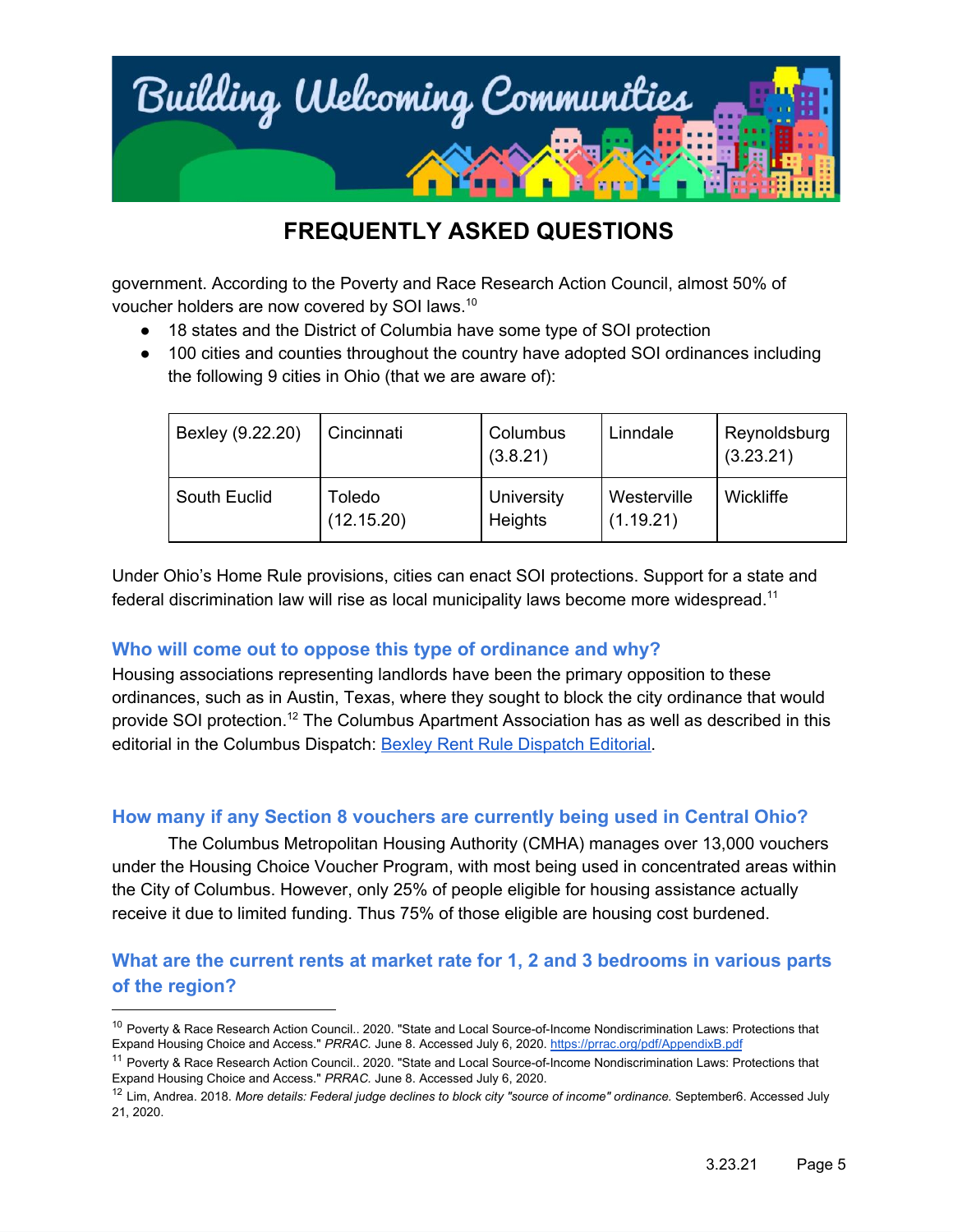

| <b>At Market Rate from</b><br><b>Apartments.com &amp;</b><br>AffordableHousingOnlin<br>e.com | 1 Bedroom <sup>13</sup> | 2 Bedroom <sup>14</sup> | 3 Bedroom <sup>15</sup> | Inventory of Rental<br>Units $16$ | Affordable<br>Apartments<br>for Rent <sup>17</sup> |
|----------------------------------------------------------------------------------------------|-------------------------|-------------------------|-------------------------|-----------------------------------|----------------------------------------------------|
| Bexley                                                                                       | \$763                   | \$851                   | \$1,172                 | 5,098                             | 56                                                 |
| Columbus                                                                                     | \$963                   | \$1,383                 | \$1,416                 |                                   | 22,805                                             |
| Dublin                                                                                       | \$1,038                 | \$1,216                 | \$1,607                 | 13,023 (includes<br>Powell)       | 496                                                |
| Grandview                                                                                    | \$1,337                 | \$1,710                 | \$2,632                 |                                   | 0                                                  |
| New Albany                                                                                   | \$921                   | \$1,248                 | \$1,728                 |                                   | 0                                                  |
| <b>Upper Arlington</b>                                                                       | \$1,167                 | \$1,466                 | \$2,087                 | 10,748                            | 0                                                  |
| Westerville                                                                                  | \$782                   | \$858                   | \$789                   | 17,503                            | 418                                                |
| Worthington                                                                                  | \$849                   | \$1,191                 | \$1,673                 | 7,828 (includes<br>Sharon)        | 32                                                 |

These are the current rents at market rate found using Apartments.com for each of the listed neighborhoods as of July 2020.

#### **What are the current federal payment standards for paying rent?**

| <b>Payment Standards</b><br>For Housing Choice<br>Vouchers <sup>18</sup> | 1 Bedroom<br>Current / New | 2 Bedroom<br>Current / New | 3 Bedroom<br>Current / New | 4 Bedroom<br>Current / New |
|--------------------------------------------------------------------------|----------------------------|----------------------------|----------------------------|----------------------------|
| New:<br><b>Effective</b><br>12/1/20                                      | \$910<br>\$794             | \$992 / \$1,134            | $$1,262$ / $$1,428$        | \$1,461 / \$1,615          |

<sup>13</sup> Apartments.com. 2020. *Average Rent of a 1 Bedroom Apartment..* Accessed July 1, 2020. Apartments.com.

<sup>14</sup> Apartments.com. 2020. *Average Rent of a 2 Bedroom Apartment..* Accessed July 1, 2020. Apartments.com.

<sup>15</sup> Apartments.com. 2020. *Average Rent of a 3 Bedroom Apartment..* Accessed July 1, 2020. Apartments.com.

<sup>&</sup>lt;sup>16</sup> Vogt Strategic Insights, CAA Presentation, Performance by Submarket, 2019, March 2020,

<sup>17</sup> Affordable Housing Online. 2020. *Search Low Income Apartments and Waiting Lists.* (listing of affordable housing, LIHTC, Housing Choice Voucher projects; July. Accessed July 1, 2020.

<sup>18</sup> Columbus Metropolitan Housing Authority. 2020. "2020 Income Limits." *Columbus Metropolitan Housing Authority.* April 1. Accessed July 6, 2020.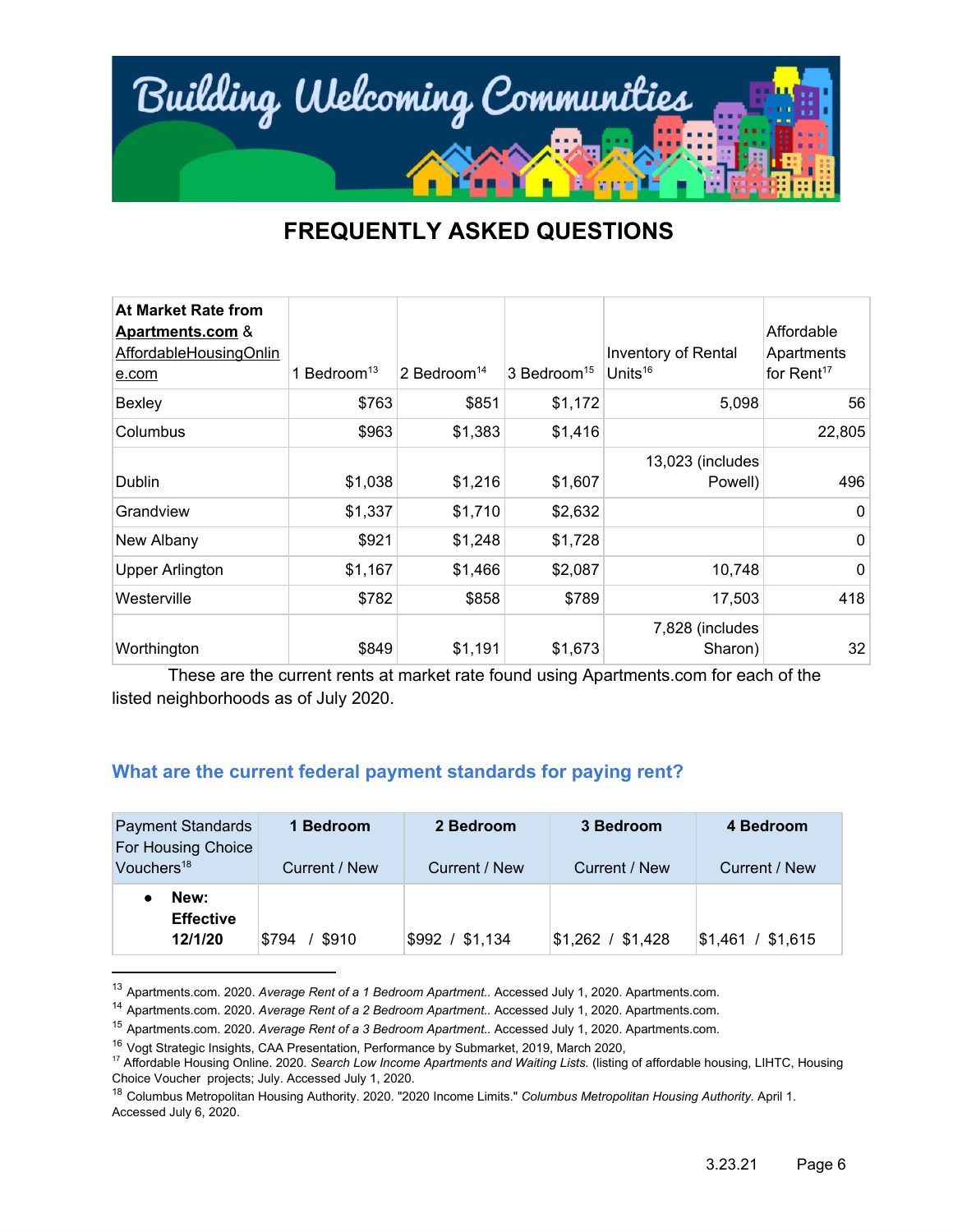

Payment standards are created by the local Public Housing Authority (PHA) based on the Fair Market Rent established in the metro area by the Department of Housing and Urban Development (HUD). Payment standards represent the maximum amount that the local PHA is willing to pay for rent *and* utilities for each number of bedrooms. Tenants generally pay 30% of their income towards rent and utilities, but they may pay up to 40% of their income if the unit rents for more than the payment standard.<sup>19</sup>

### **Have there been lawsuits challenging source of income protections?**

- Austin Apartment Ass'n v. City of Austin, 89 F. Sup.3d 886, 901 (W.D. Tex. 2015). $^{20}$ 
	- Challenged the ordinance of Source of Income laws
	- Court ruled to deny removal of Source of Income protections
- T.K. v. Landmark West, 353 N.J. Super. 353, 802 A.2d 609 (N.J. Super. Ct. App. Div.  $2001)^{21}$ 
	- Questioned notion if landlords could deny housing voucher holding tenants based on credit score
	- Found that creditworthiness is specifically related to the landlords "legitimate concern that a prospective tenant has a reliable and steady source of income to fund rent payments and satisfy the other financial requirements of a lease. $"^{22}$  More information about this case can be found in this document from the [National](http://nhlp.org/files/03%20NHLP_Bull_NovDec08_source%20of%20income%20defense.pdf) [Housing](http://nhlp.org/files/03%20NHLP_Bull_NovDec08_source%20of%20income%20defense.pdf) Law Project<sup>23</sup>

*A special thank you to Enterprise Community Partners in Cleveland, Ohio, Strategic Opportunities, and Renter Mentor for providing technical support to the efforts in central Ohio to create a just and equitable region.*

<sup>19</sup> Eberlin, Erin. 2020. *The Balance Small Business.* May 21. Accessed July 6, 2020.

<sup>20</sup> Lim, Andrea. 2018. *More details: Federal judge declines to block city "source of income" ordinance.* September 26. Accessed July 1, 2020. [However, the state passed a law prohibiting municipal source of income protections.]

<sup>21</sup> National Housing Law Project. 2008. "Courts Consider Landlord Defenses to Source of Income Laws." *Housing Law Bulletin. December.* Accessed July 9, 2020.

<sup>22</sup> South Euclid. 2019.

<sup>23</sup> National Housing Law Project. 2008. "Courts Consider Landlord Defenses to Source of Income Laws." *Housing Law Bulletin. December.* Accessed July 9, 2020.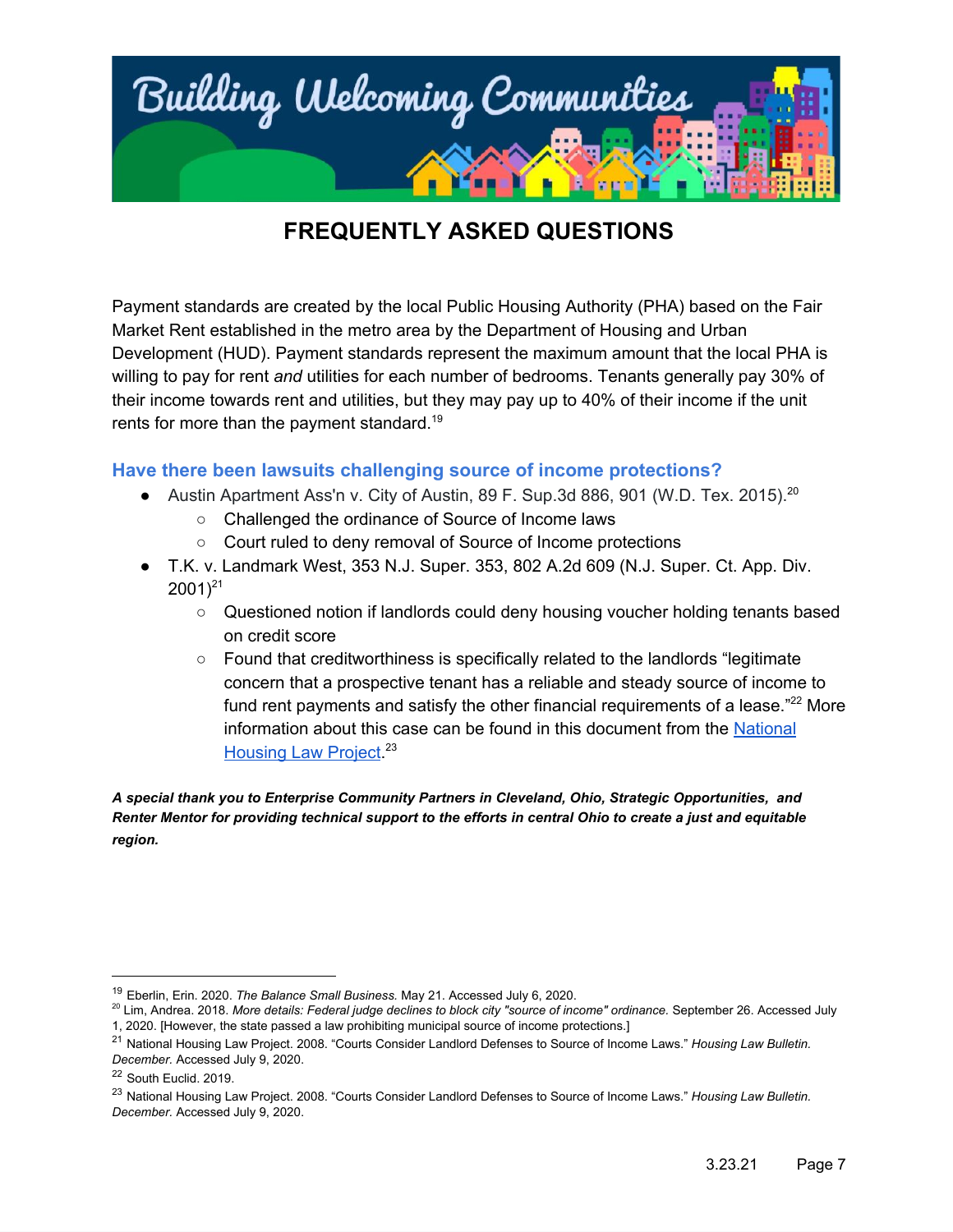

#### **References**

Affordable Housing Online. 2020. *Search Low Income Apartments and Waiting Lists.* July. Accessed July 1, 2020. https://affordablehousingonline.com/.

Bell, Alison, Barbara Sard, and Becky Koepnick. 2018. *Prohibiting Discrimination Against Renters Using Housing Vouchers Improves Results.* December 20. Accessed July 2, 2020. https://www.cbpp.org/research/housing/prohibiting-discrimination-against-renters-using-housing-vouchers-improves-results.

Bergman, Peter, Raj Chetty, Stefanie DeLuca, Nathaniel Hendren, Lawrence Katz, and Christopher Palmer. 2019. "Creating Moves to Opportunity: Experimental Evidence on Barriers to Neighborhood Choice." *Opportunity Insights.* August. Accessed July 6, 2020. https://opportunityinsights.org/paper/cmto/.

Columbus Metropolitan Housing Authority. 2020. "2020 Income Limits." *Columbus Metropolitan Housing Authority.* April 1. Accessed July 6, 2020. cmhanet.com.

Eberlin, Erin. 2020. *The Balance Small Business.* May 21. Accessed July 6, 2020. https://www.thebalancesmb.com/how-much-will-section-8-pay-landlords-2124978#:~:text=Therefore%2C%20the%20three%20factors%20that,by%20the%20Public %20Housing%20Authority.

Housing and Urban Development. n.d. *HCV Landlord Resources.* Accessed July 6, 2020. https://www.hud.gov/program\_offices/public\_indian\_housing/programs/hcv/landlord.

—. 2020. "The FY 2020 Columbus, OH HUD Metro FMR Area FMRs for All Bedroom Sizes." *HUD User.* Accessed July 6, 2020. https://www.huduser.gov/portal/datasets/fmr/fmrs/FY2020\_code/2020summary.odn?&year=2020&fmrtype=Final&selection\_type=county&fips=3904999999.

Lepley, Michael, and Lenore Mangiarelli. 2017. "Housing Voucher Discrimination and Race Discrimination in Cuyahoga County." *The Housing Center.* December. Accessed July 6, 2020. http://www.thehousingcenter.org/wp-content/uploads/2017/12/Voucher-and-Race-Discrimination.pdf.

Lim, Andrea. 2018. *More details: Federal judge declines to block city "source of income" ordinance.* September 26. Accessed July 1, 2020. https://www.statesman.com/news/20161012/more-details-federal-judge-declines-to-block-city-source-of-income-ordinance.

Office of Human Rights. n.d. ""Source of Income" Discrimination in Housing." *Office of Human Rights.* Accessed July 6, 2020. https://ohr.dc.gov/sites/default/files/dc/sites/ohr/publication/attachments/OHRGuidance16-01\_SourceofIncome\_FINAL.pdf.

Office of Policy Development and Research. 2020. *Small Area Fair Market Rents.* Accessed July 6, 2020. https://www.huduser.gov/portal/datasets/fmr/smallarea/index.html.

Ohio Legal Help. 2020. *Eviction from subsidized housing.* Accessed July 1, 2020. https://www.ohiolegalhelp.org/topic/eviction\_public.

Poverty & Race Research Action Council. 2020. "Crafting a Strong and Effective Source of Income Discrimination Law." *PRRAC.* March 19. Accessed July 6, 2020. https://prrac.org/crafting-a-strong-and-effective-source-of-income-discrimination-law-prrac-march-2020/.

—. 2020. "State and Local Source-of-Income Nondiscrimination Laws: Protections that Expand Housing Choice and Access." *PRRAC.* June 8. Accessed July 6, 2020. https://prrac.org/appendixb/.

South Euclid. 2019. ""Source of Income" Fair Housing Laws Q&A." *Building and Housing.* October 30. Accessed June 28, 2020. https://www.cityofsoutheuclid.com/wp-content/uploads/2019/11/FINAL-SOI-Landlord-Fact-Sheet.pdf.

The City of Columbus. 2018. "Joint Analysis of Impediments to Fair Housing Choice." *Franklin County Ohio.* October. Accessed June 28, 2020. https://development.franklincountyohio.gov/EDP-website/media/Documents/Community/Plans/Draft-AI-1025.pdf.

Weissman, Gretchen, Nicole Rolfe, Peter Kye, and Brian Knudsen. 2020. "Housing Mobility Program in the U.S. 2020." *PRRAC.* July 1. Accessed July 6, 2020. https://prrac.org/housing-mobility-program-in-the-us-2020/.